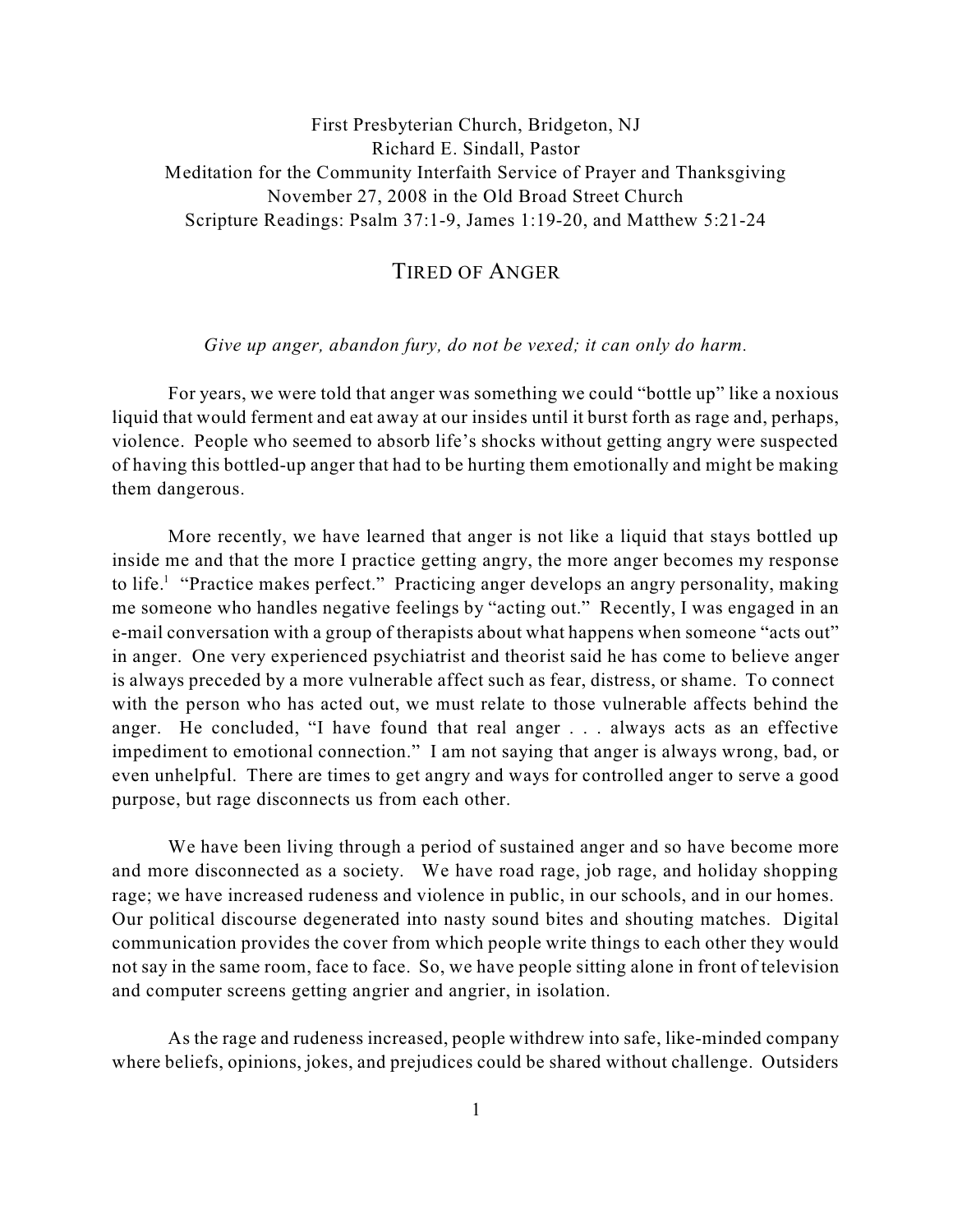were regarded as people who just didn't "get it," then labeled as some bad type and dismissed, as though they were mere types and not real people at all. Such labeling (liberal, right-wing nut, socialist, Nazi, religious nut, etc.) added to the anger the extra element of disgust with its emotional equivalent of spitting.

Further damage has been done to children who have been taught by example that the acceptable way to handle negative feelings of any kind is to get angry. My psychologist friends call it the "macho script."<sup>2</sup> If what you're feeling is fear, get angry. If something embarrasses you, even slightly, tell yourself you've been dissed, and lash out at somebody, hurt someone as a demand for what poses in a culture of rage as honor and respect. But if anger impedes emotional connection, then as a society, we have been teaching our children to destroy the bonds of family and community, isolating themselves from friendship and love.

I sense (and hope I'm right) that people are growing tired of all the anger. Tired of the shouting, interrupting, and trash talking. Tired of the contempt distorting our faces when we look at each other. Weary of arguments that generate heat without shedding light on problems. Sick of the ranting, the rudeness, the slander, and the deliberate misunderstandings that exaggerate the other person's position to make it sound radical and dangerous.

Biblical faith is relational for two primary reasons. First and foremost, God loves us and created us to love. The second is that God loves *all of us* and has built into our very nature the need for each other. God created us to need love, friendship, and community, and those relationships should be mutual. We need to give as well as receive.

The human community is broken into non-communities, fractured so many different ways that we are mostly strangers to each other. In our divided-ness, with all the fears, suspicions, and resentments it fosters, we have developed a Superman view of what it means to be strong: the man of steel, powerful, invincible, and able to stand alone. In contrast, the prophets present us with the brokenhearted God whose willing vulnerability comes from committing to us in love and faithfulness. Yet, this vulnerable God is anything but weak, which tells me we have gotten it wrong about strength, about courage, and about honor.

On this Thanksgiving morning, 2008, at the end of a historic presidential race and the beginning of what seems to be historic economic distress, I suggest to you and urge that we come together in making every effort to shift our thinking from the vindictive to the restorative – from what defeats, puts down, punishes, and expels to what enables mutual understanding and healing. Vindictive thinking takes pride in power over others and the ability to hit back harder. It isolates us from each other, making every issue of life a matter of winners and losers. It feeds on gloating and shaming. It fosters suspicion and fear. Are we not growing weary of being suspicious, even afraid, of each other? Are we not beginning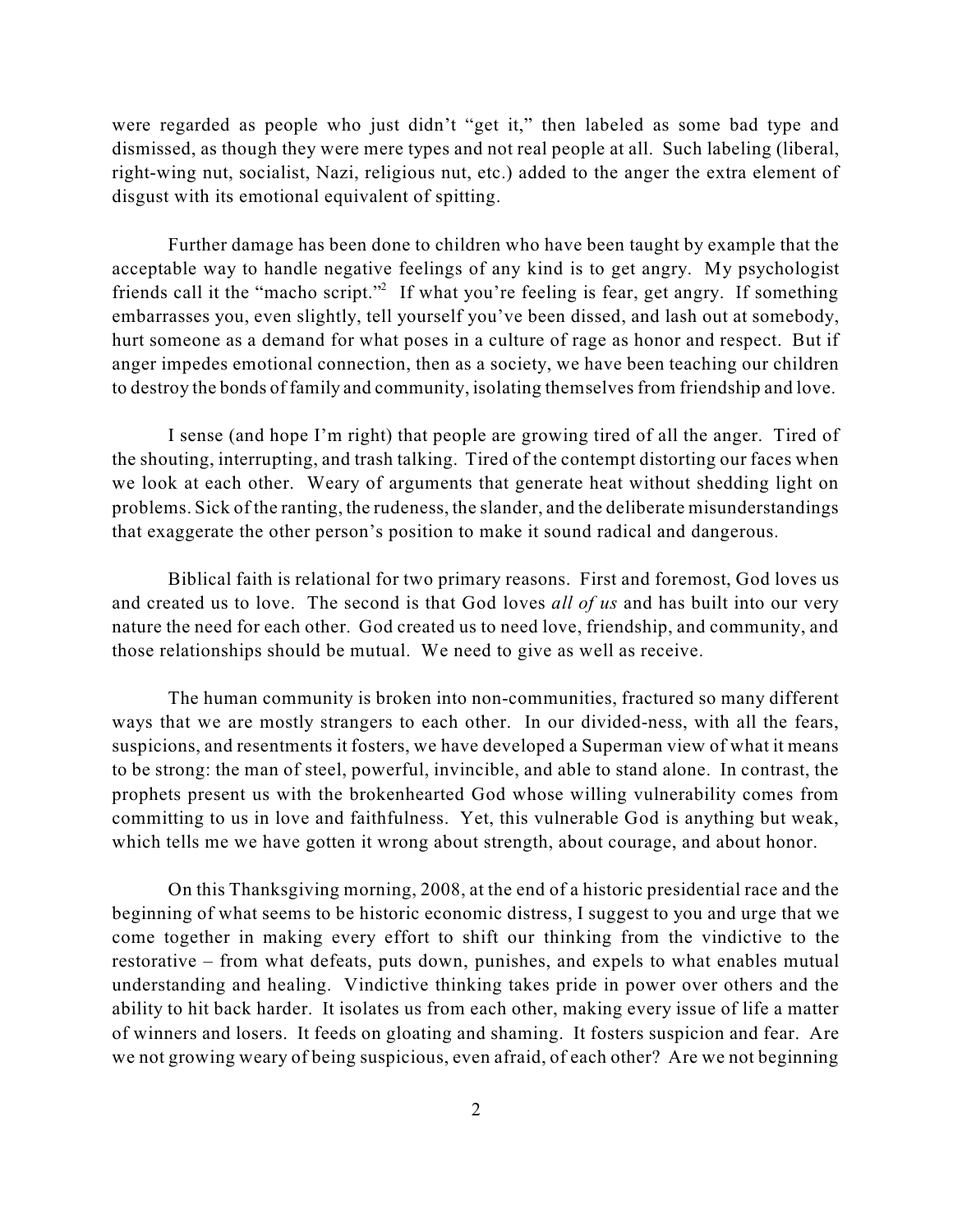to have second thoughts about incarcerating more of our own people than any other developed nation on earth, especially when the violence and meanness in our society only increase as we lock up more and more people? Meanwhile, the victims of crime find themselves left out of the process called justice – unrecognized, unheard, and unhealed.

There are effective movements toward societal and personal healing, and they come under the heading of "restorative." They enable offenders to face the real people they have harmed and victims to tell their stories of what was done to them, telling them directly, face to face with the person who did the harm. The results are astounding, and hard-boiled skeptics have experienced the healing that happens when we stop depersonalizing the offenses, as though only the law or the rules were broken but no real, living people were harmed or even involved. Too many offenders come to see themselves as the victims of an unfair, cruel system and so "take their punishment" with no clue about the damage they have done or the people they have actually hurt. Restorative measures are not a way of "beating the rap," getting away with wrongdoing; they are a way of healing the offenders and their families, the victims and their families, and the community.<sup>3</sup>

I believe it is high time for us to be tired of all the anger and polarization in our land and in our fractured communities. Thanksgiving is a communal act, a shared response of joy and gratitude for the goodness of God. Thanksgiving is not supposed to leave anyone out; hence the repeated biblical reminder not to forget the socially vulnerable – the foreign worker, the widow, and the orphan.

In hard economic times, anger can surge as frustrations mount and fear permeates life. We need to keep that surge from happening. If we fail, there will be scapegoating, especially of non-citizens among us. There will be more hate talk with its potential for sparking violence, particularly among the young. We need to reach across barriers with understanding, but to gain understanding, we have to listen to each other's stories. One of our hymns offers this haunting line: "Races and peoples, lo! we stand divided, And sharing not our griefs, no joy can share."

Vindictive or restorative, which spirit comes from God? Would you, please, right now, look at me or someone don't know and clench your hand into a fist. Squeeze. Feel the change in your face. Now open your hand, extend it, and smile. Do you feel the change in your face now? I think that's what a young Muslim man I heard speak called a "physical prayer," but not quite, because it doesn't really become a physical prayer until unclenching our fists and opening our hands goes beyond symbolism and reaches out to someone who has not trusted us before. Thank you for coming this morning. Happy Thanksgiving, and God bless you with peace and healing in your own lives. Amen.